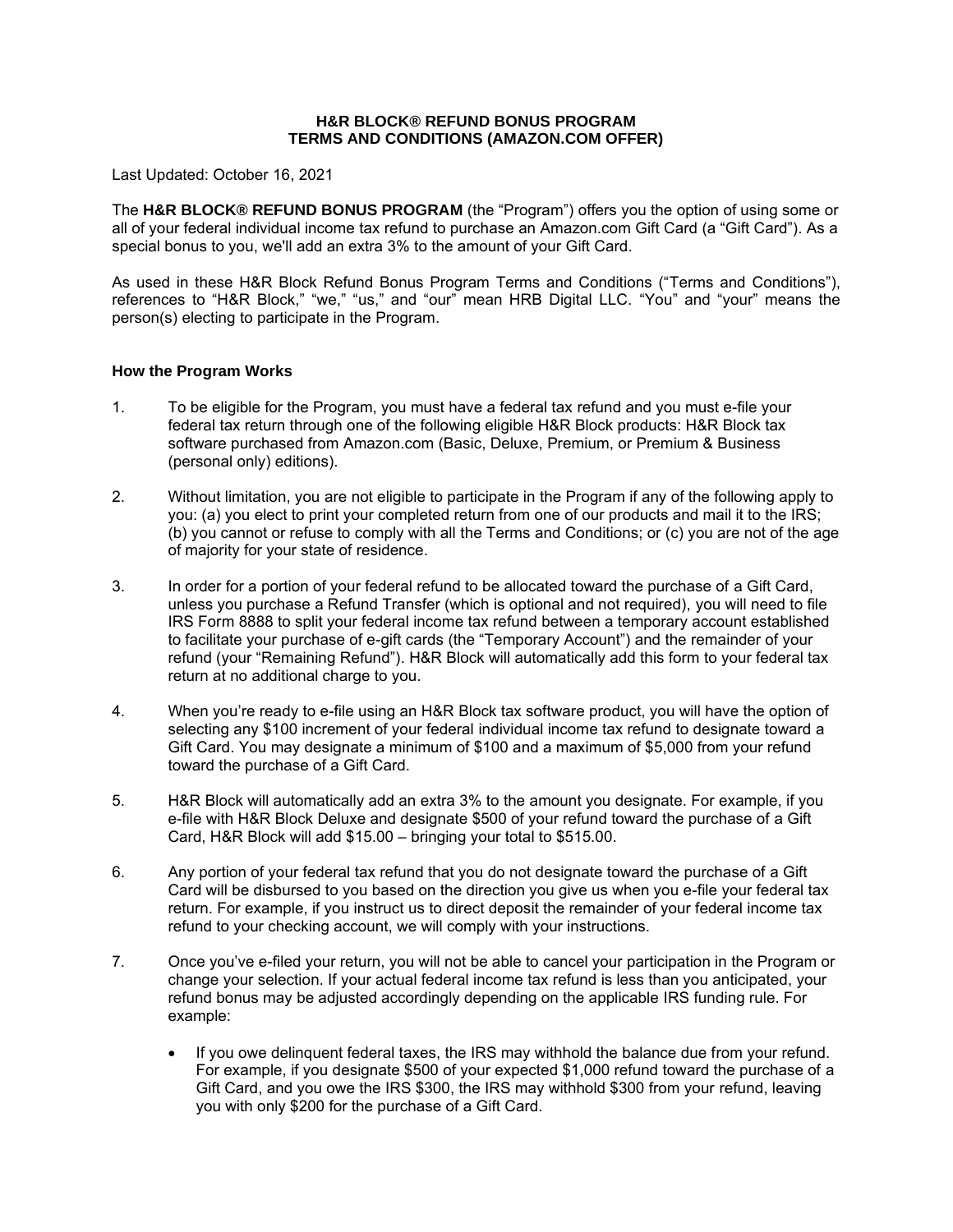• If you owe delinquent state income taxes, back child support, or delinquent non-tax federal debts such as student loans, the Treasury Department may withhold the balance due from EITHER your Temporary Account OR your Remaining Refund (or both, if necessary to cover the balance due), starting with the account with the lowest routing number.

If your refund amount is reduced, we will award you the applicable refund bonus based on the reduced amount. If no refund is sent, you will not be able to purchase a Gift Card and you will not receive a refund bonus.

- 8. When your federal income tax refund has been sent by the IRS, H&R Block will email you a link for you to access your Gift Card redemption code. Gift Cards are subject to a maximum amount of \$2,000. If you desire to allocate more than \$2,000 to Gift Cards, you will be issued multiple Gift Cards up to the \$5,150 Program (\$5,000 designation plus \$150 bonus) maximum. You should make sure that you provide us with a valid e-mail address and that you check your e-mail filters to ensure that you receive e-mails from us related to the Program.
- 9. In accordance with U.S. tax law, H&R Block may be required to send to you and file with the IRS a Form 1099-MISC (Miscellaneous Income) for tax year 2022. You are solely responsible for any personal tax liability arising out of your participation in the Program.

# **Additional Terms Related to Temporary Account**

By electing to participate in the Program, you agree to these additional terms related to your Temporary Account. Please review these terms carefully.

- **1. Request for Temporary Account**. You authorize MetaBank, N.A. ("Bank") to establish a Temporary Account to receive the portion of your federal tax refund that you designate toward the purchase of a Gift Card.
- **2. Nature of Temporary Account**. The Temporary Account is a temporary, special purpose deposit account. There is **no fee** for your Temporary Account. It is optional; you are not required to open a Temporary Account to file your tax return. The only deposit to the Temporary Account will be from the IRS. The only permitted withdrawal will be the amount used to purchase your Gift Card. You may not make any other withdrawals from the Temporary Account. You have no rights or ability to transact with the Temporary Account and will not earn interest or incur any charges or fees. The Temporary Account may be closed upon disbursement of your Gift Card.
- **3. Your Refund**. Because you are requesting that a portion of your refund be sent to your Temporary Account, you will not receive this amount directly from the taxing authority. There is no guarantee you will receive a refund, or the timing of that refund.
- **4. Sharing of Information.** You authorize MetaBank and H&R Block to share information with each other, and to share information with the IRS, to process your request for a Temporary Account or otherwise to administer the Program. For additional information on our sharing, please see our Privacy Notice.
- **5. Questions and Concerns**. If you have a question regarding the Temporary Account or believe an unauthorized transaction has been made, contact us IMMEDIATELY by telephone at 1-800- HRBLOCK (1-800-472-5625), or write to PO Box 30674, Salt Lake City, UT, 84130. Please include your name and account number (which can be found on Form 8888), and a brief description of the issue, including the amount and date of the transaction in question. We will look into your question or your claim. You agree to cooperate with us. If you do not contact us within a reasonable time, it may affect our ability to help.
- **6. Other important information**:
	- Once your tax return is filed, you may visit [www.irs.gov](http://www.irs.gov/) and click on "Get Your Refund Status" to obtain information about the processing of your refund.
	- The IRS can issue tax refunds directly to you without having to incur any additional cost for a tax refund-related product.
	- For other low-cost deposit accounts and prepaid cards offered by MetaBank visit www.metabank.com/personal/cards.